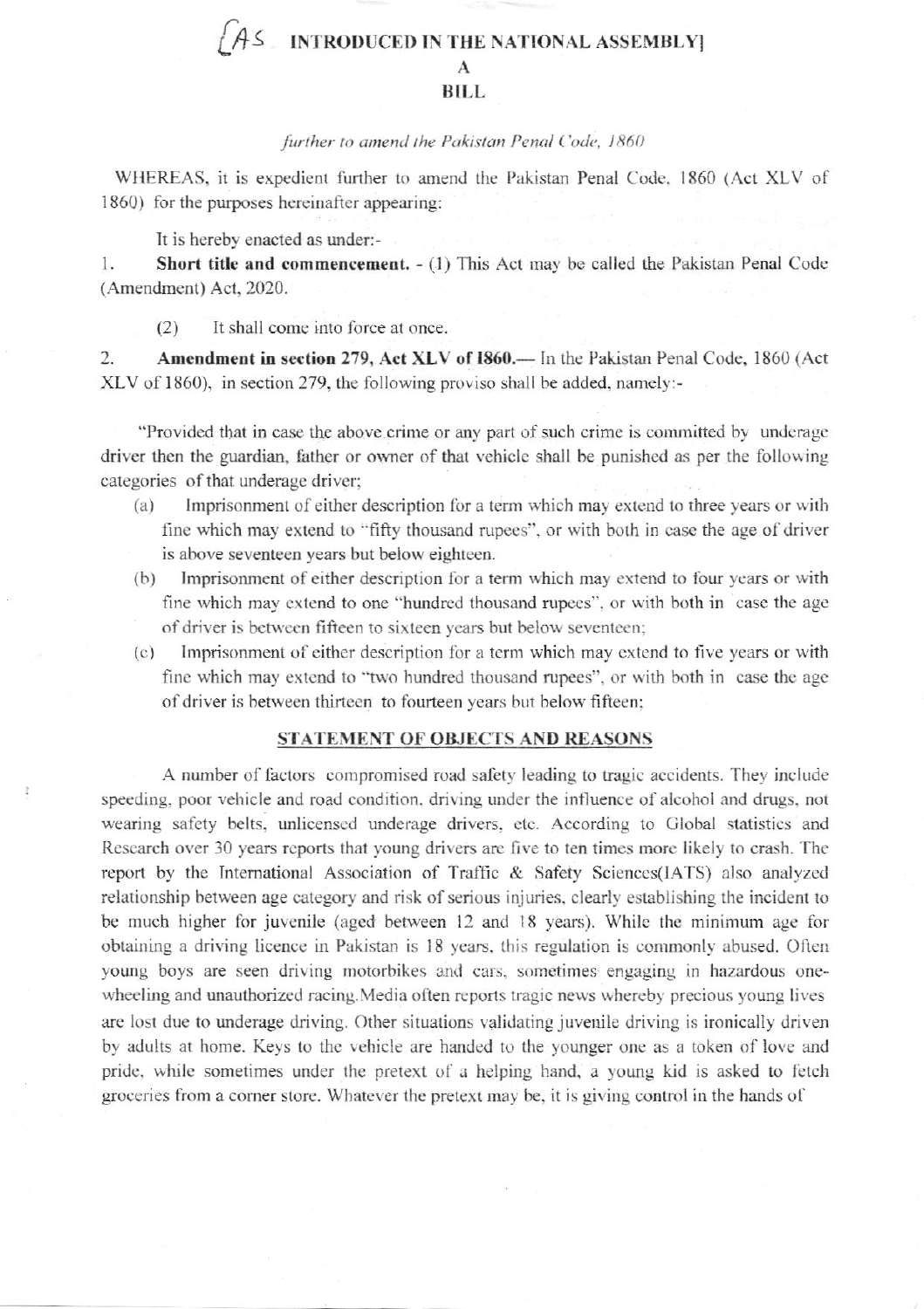young children who would most often underestimate the perils of underage driving. Pakistan, being a Lower Middle Income Country (LMIC) with 60% of its population being youth, is likely to experience an increase in the number of juvenile drivers. We must be better equipped to curb underlying causes leading to underage driving. Huge responsibility rests with parents to draw safety boundaries and educate their children on being socially responsible. Since underage driving have implications for others on the road, road safety rules must be strictly enforced challans issued and parents required to give indemnity bonds. These measures have been incidental and have not proved to be successful in curbing the issue. The issue seems to have been overlooked.

 $\overline{2}$ . Keeping in view of the grimness of this issue and the need to eliminate it completely strict punishments and penalties are required under the laws. The Bill has been designed to achieve the aforementioned purpose.

> $Sd$ /-RAI MUHAMMAD MURTAZA IQBAL Member, National Assembly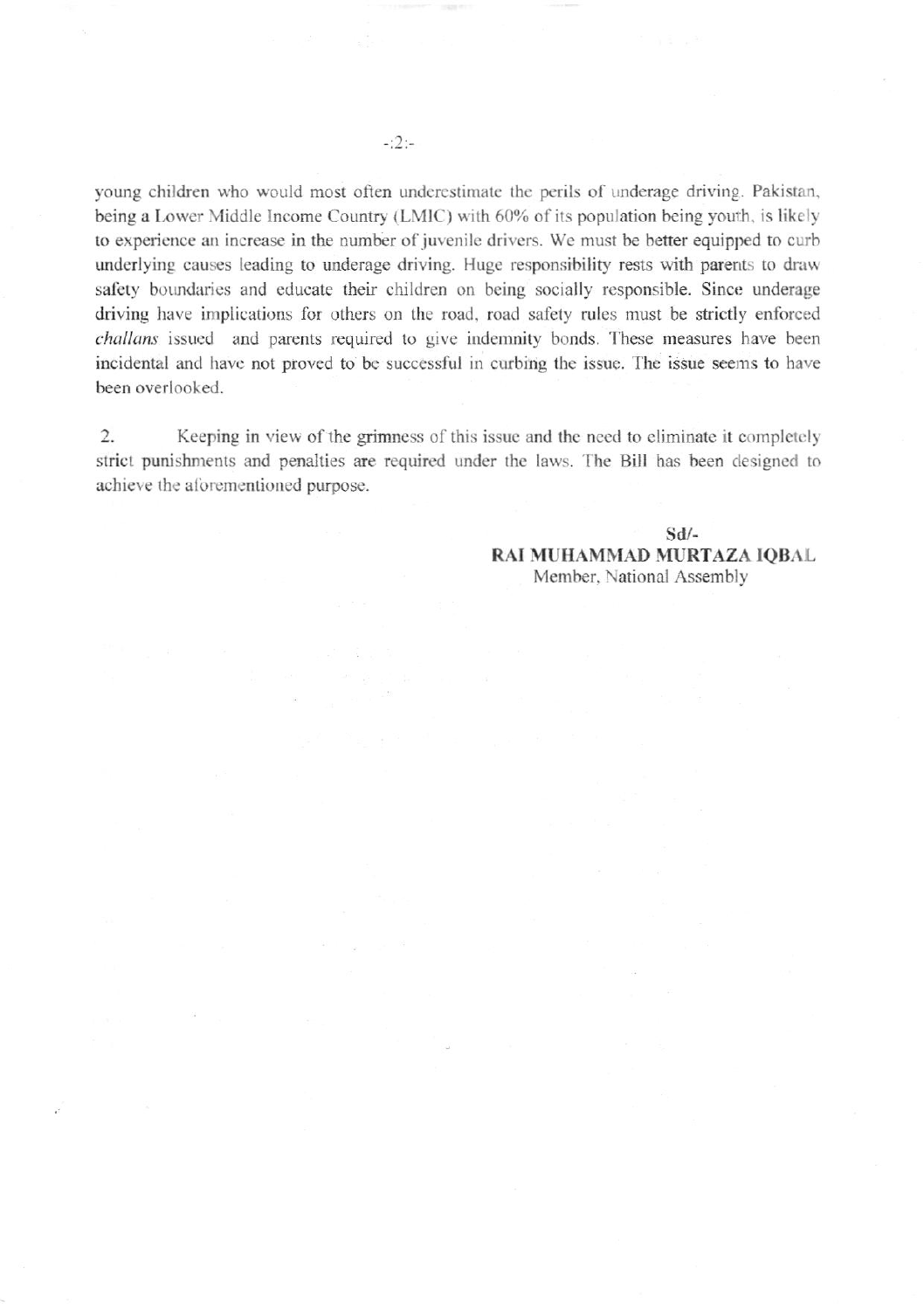[قومی اسبلی میں پیش کر ح<sup>م دی</sup> ہورگ<sup>6</sup> تعلیں *]* مجموعه لتزيرات ياكتان، ١٨٢٠ء ميں مزيد ترميم كرنے كا

چونکہ یہ قرین مصلحت ہے کہ بعد ازیں ظاہر ہونے والی اغراض کے لئے مجموعہ تعزیرات پاکستان(ایکٹ نمبر ۴۵ پابت ۱۸۶۰ء) میں مزید ترمیم کی جائے؛ بذريعه مذاحسب ذيل قانون وضع كباحا تاہے:

مختصر عنوان اور آغاز نفاذ:۔ (۱) سی ایکٹ ہذا مجموعہ تعزیرات پاکستان (ترمیمی) ایکٹ،۲۰۲۰ءکے نام سے موسوم  $\cup$  $\mathcal{L}_{\kappa}$ 

> بيە فى الفور نافذ العمل ہو گا۔  $(r)$

ایکٹ نمبر ۱۸۴۵ پاہت ۱۸۶۰ء، وفعہ ۲۷۹ کی ترمیم.۔ مجموعہ تعزیرات پاکستان(نمبر ۴۵ بابت ۱۸۶۰ء) میں، بعد  $\mathbf{r}$ ازیں مجموعہ تعزیرات میں حوالہ دیا گیا، دفعہ 4مے + کے بعد ،حسب ذیل تصریح شامل کر دی جائے گی، یعنی:۔

- "نگر شرط ہیے کہ کم عمر ڈرائیور کی جانب سے مذکورہ جرم یامذکورہ جرم کے کسی حصہ کاار تکاب کرنے کی صورت میں کم عمر ڈرائیور کے گارڈین یادالدیا گاڑی کے مالک کو عمر کی حسب ذیل حد ودے مطابق سزادی جائے گی؛
- ہے پاپچاس ہز ارروپے تک جرمانہ یادونوں سزائیں؛
- ڈرائیور کی عمر ۱۵ تا۱۶سال کے در میان کیکن ۱۷سال سے کم ہونے کی صورت میں سزائے قید جو چار سال تک ہو  $(\cup)$ سکتی ہے یا•••••••••• روپے تک جرماننہ یادونوں سزائیں؛
- ڈرائیور کی عمر ۱۳ تا۱۴سال کے در میان کیکن ۱۵سال ہے کم ہونے کی صورت میں سزائے قید جو پانچ سال تک ہو  $(2)$ سکتی ہے یا • • • • • • • اروپے تک جرمانہ یادونوں سزائیں؛

## ببان اغراض ووجوه

سڑک کی حفاظت کو نظر انداز کرنے کے متعدد عوامل المناک اعداد وشاریر منتج ہوتے ہیں۔ان عوامل میں سپیڈ، ناقص گاڑی، سڑک کی حالت، الکحل اور ڈر گز کے زیر اثر ڈرائیونگ، حفاظتی بیلٹ کانہ پہنینا، کم عمر غیر لائسنس یافتہ افراد کا ڈرائیونگ کرنا شامل ہیں۔ • سمبالوں سے زائد عرصہ پر محیط عالمی اعداد دشار اور شخقیق کے مطابق کہ کم من ڈرائیور پانچ سے دس بار تقریباًحاد شہ کا شکار ہوتے ہیں۔ جبکہ پورے ملک میں کوئی اعدادوشار دستیاب نہیں کہ گتنے حاد ثات کم عمر ڈرائیوروں کی وجہ سے ہوتے ہیں، میڈیا رپورٹس اور مقامی تحقیق سے اس تعداد کا بہت زیادہ ہونے کا پید چلتاہے۔انٹر نیشنل ایسوسی ایشن آف ٹریفک سیفٹی سائنسز ( آئی اے ٹی ایس) کی جانب سے رپورٹ میں عمر کی حد اور شدید زخموں کا خطرہ کے مابین تعلق کا بھی تجزیہ کیا گیا، جس میں واضح طور پر کم س یچے(۱۲ تا۱۸ سال کے در میان) کے لئے حاد ثات کے ہونے کی تعداد بہت زیادہ ہے۔ جبکہ پاکستان میں ڈرائیونگ لائسنس کے